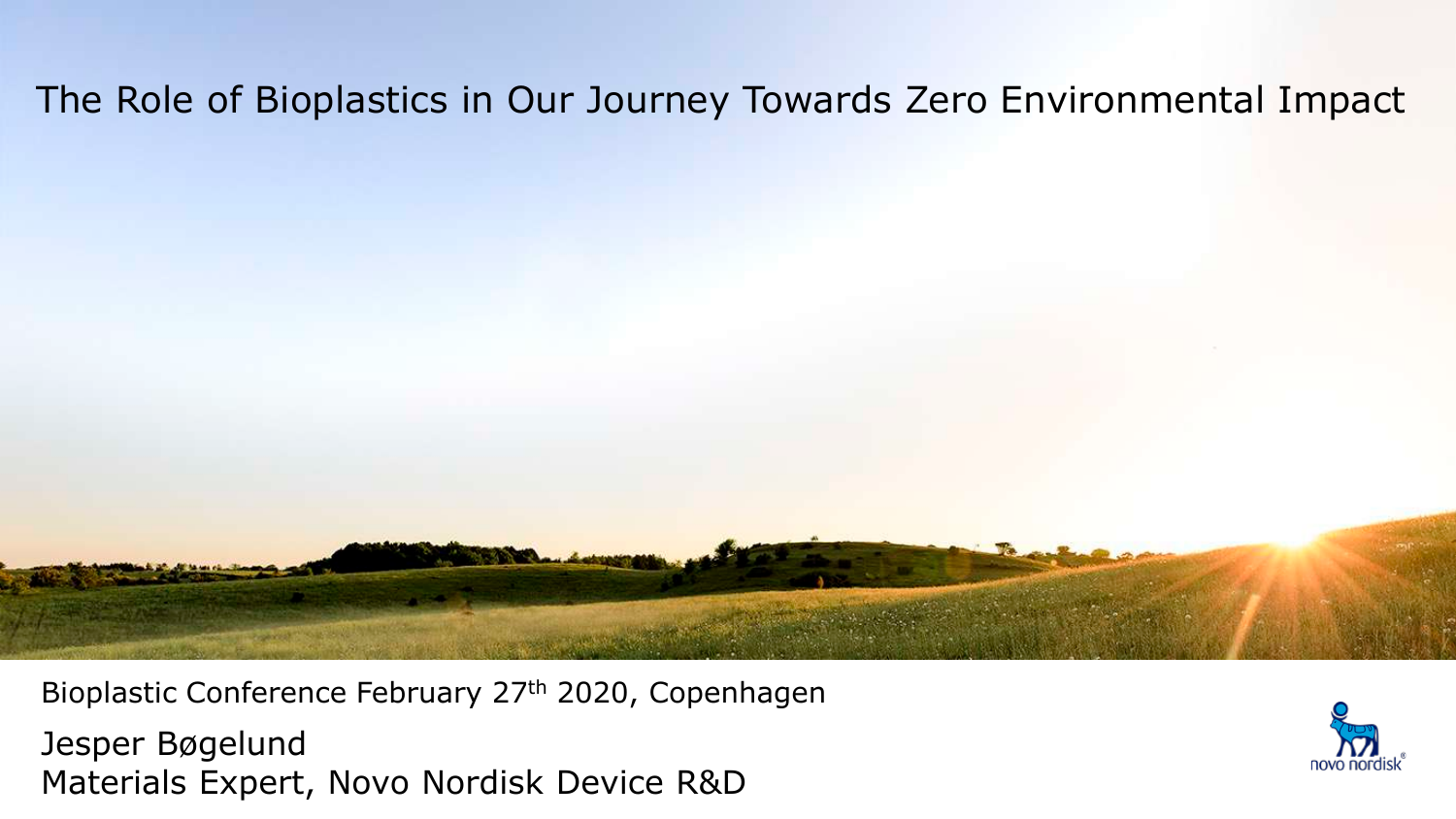#### Agenda

- Climate Change, Ressource Depletion and The Waste Crisis are different problems
- Reducing our environmental impact is a must-win-battle
- By carefully redesigning our products to fit a circular economy we can reach a state of sustainability
- Bioplastics can be a part of the solution
- We will never compromise on Carbon Footprint



Bioplastic Conference February 27th 2020, Copenhagen

Jesper Bøgelund Materials Expert, Novo Nordisk Device R&D

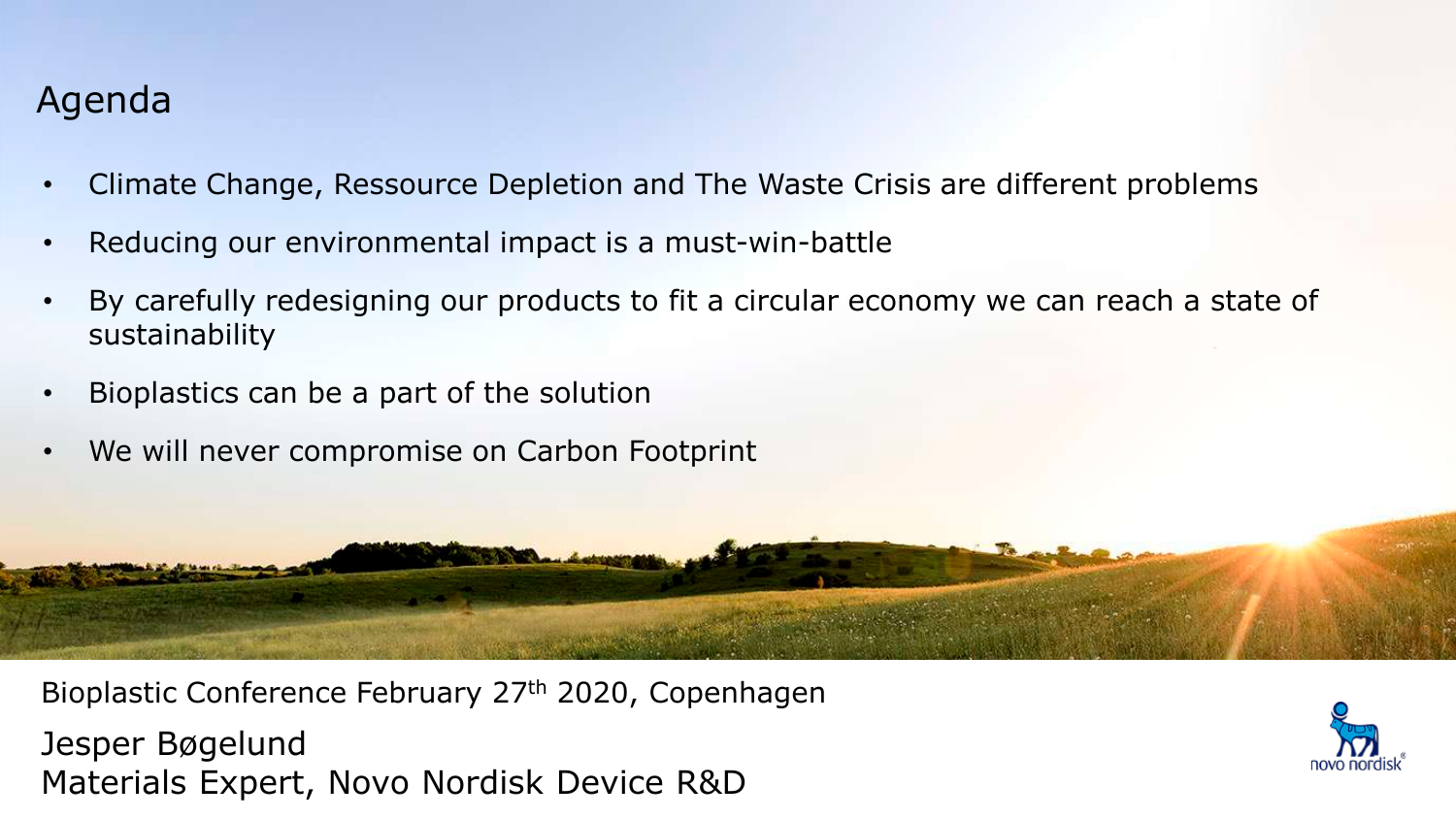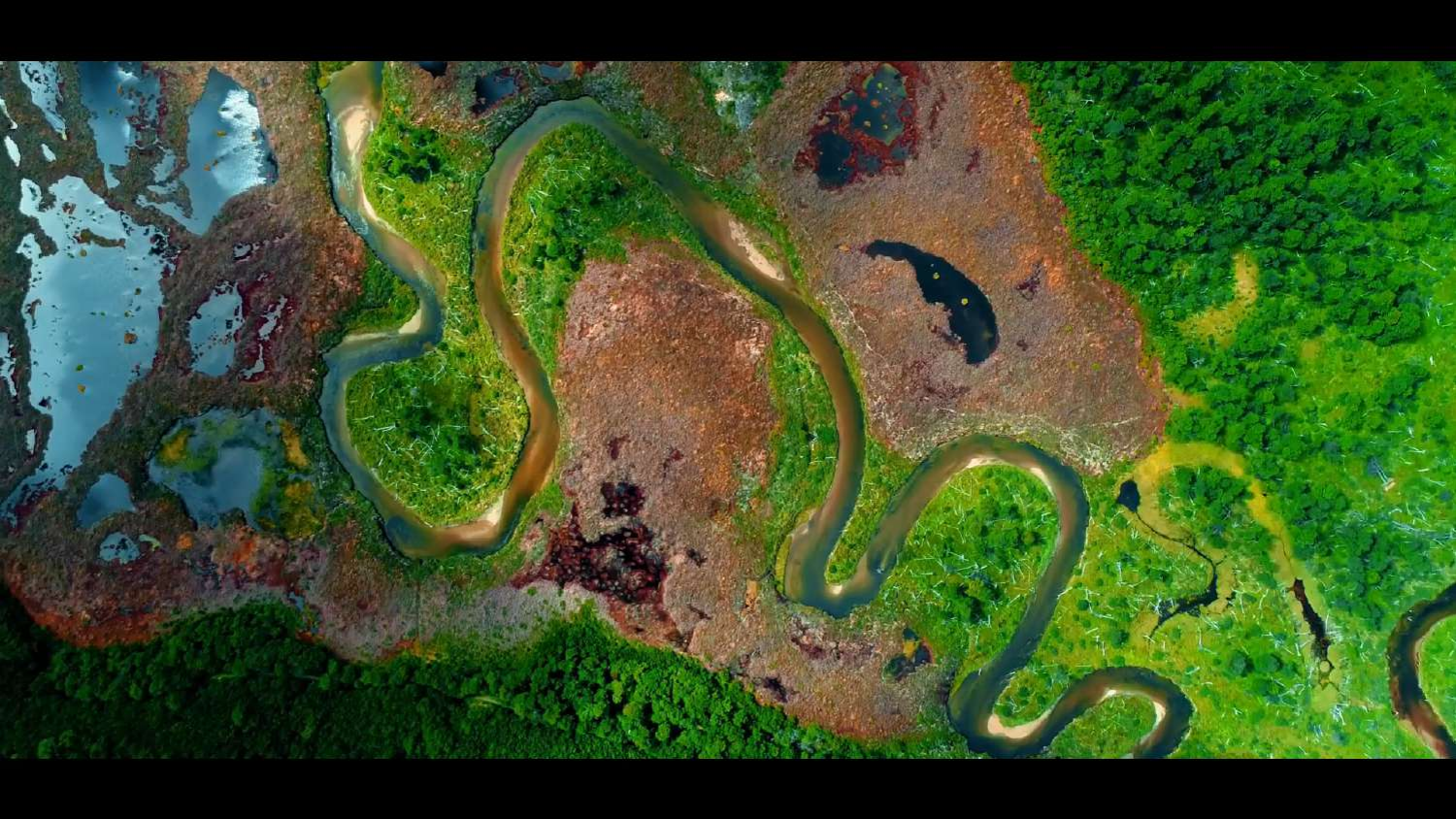#### **The challenges require immediate action**



**Resources**





**CO Waste <sup>2</sup>**

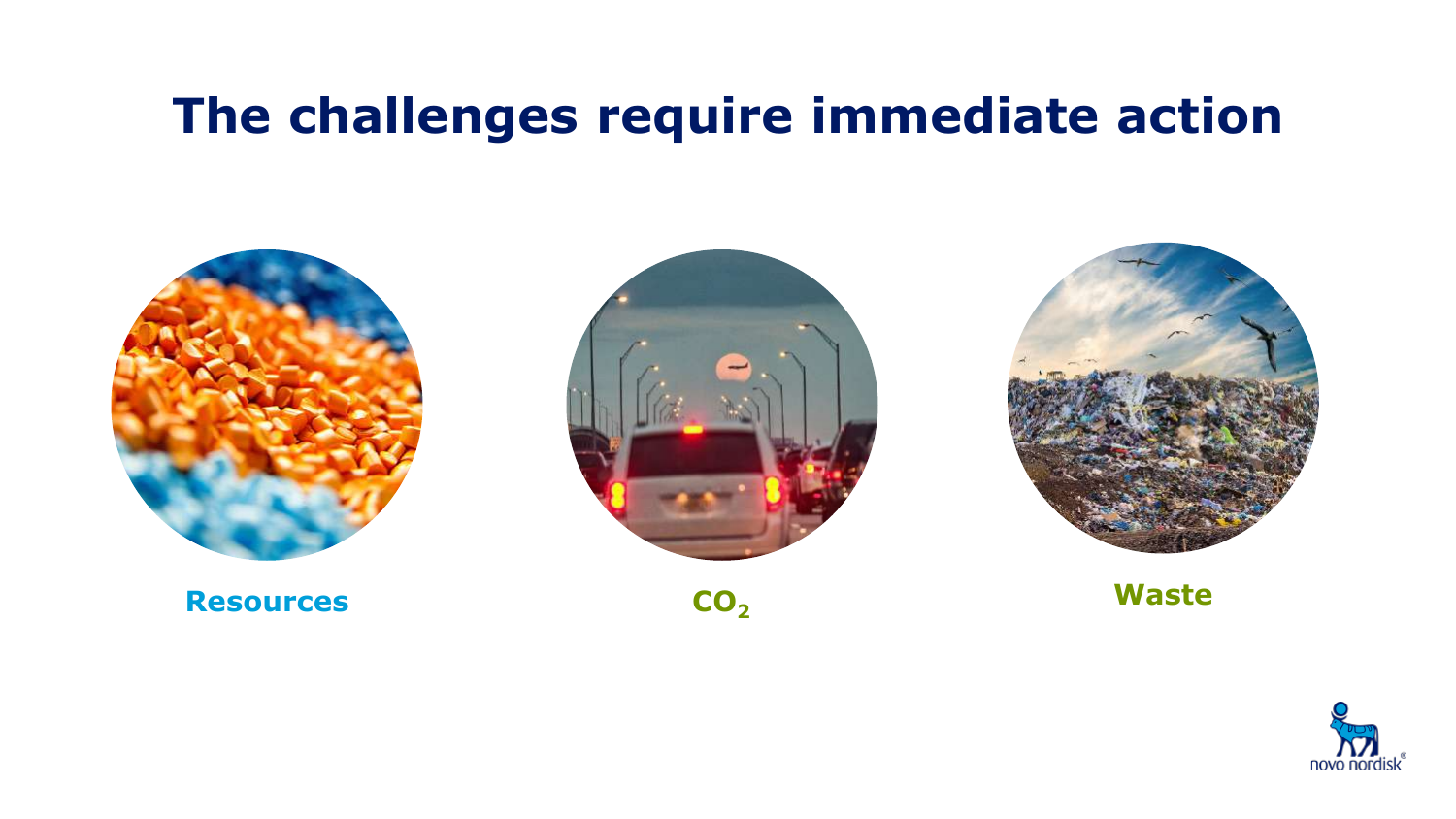## **Zero impact is our ambition**



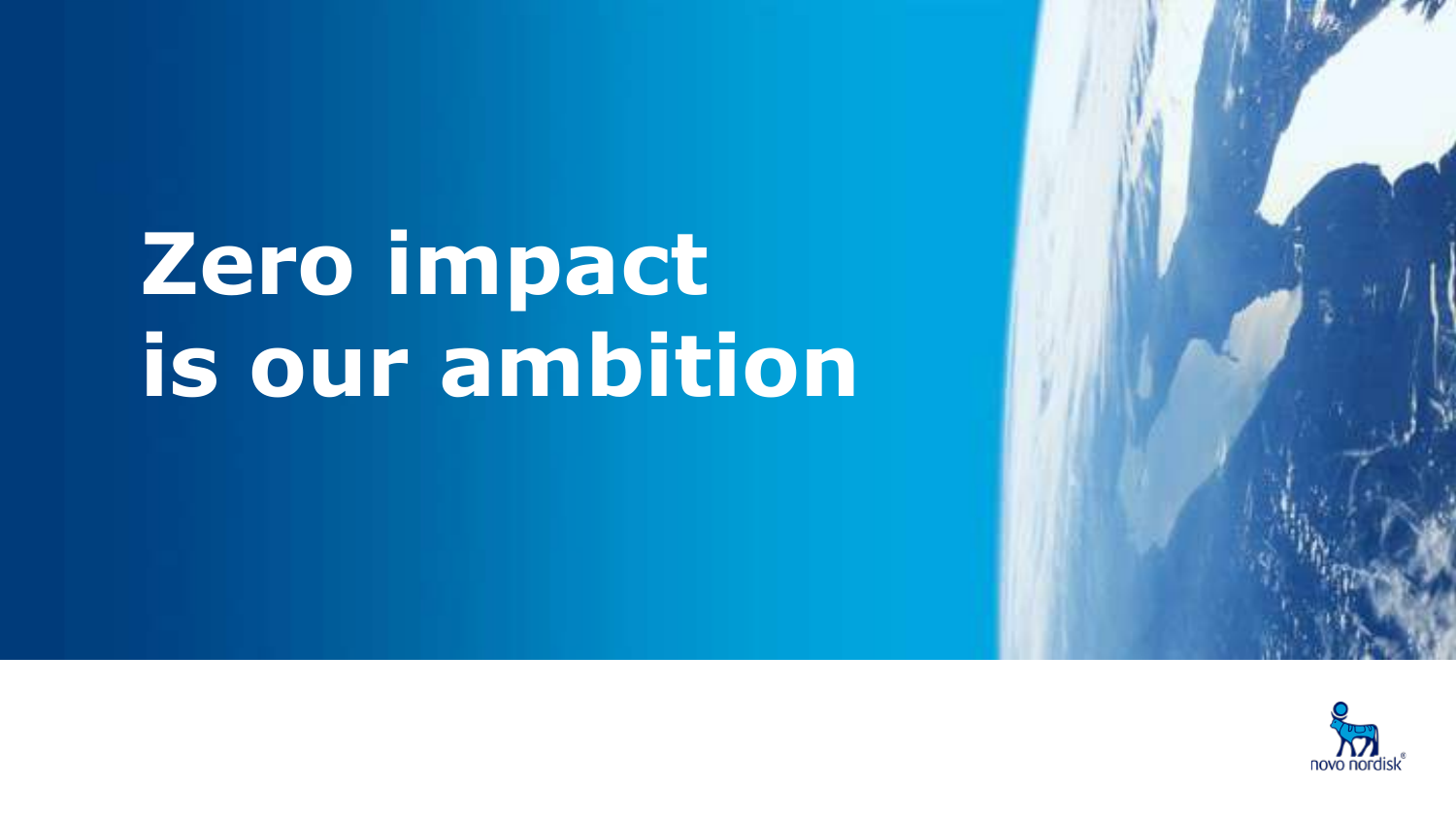

## **A circular mindset**

- **Design and produce our products** so that they can be **recovered and re-used**
- **Minimise consumption** across our value chain
- **Eliminate waste** and turn it into **new resources**

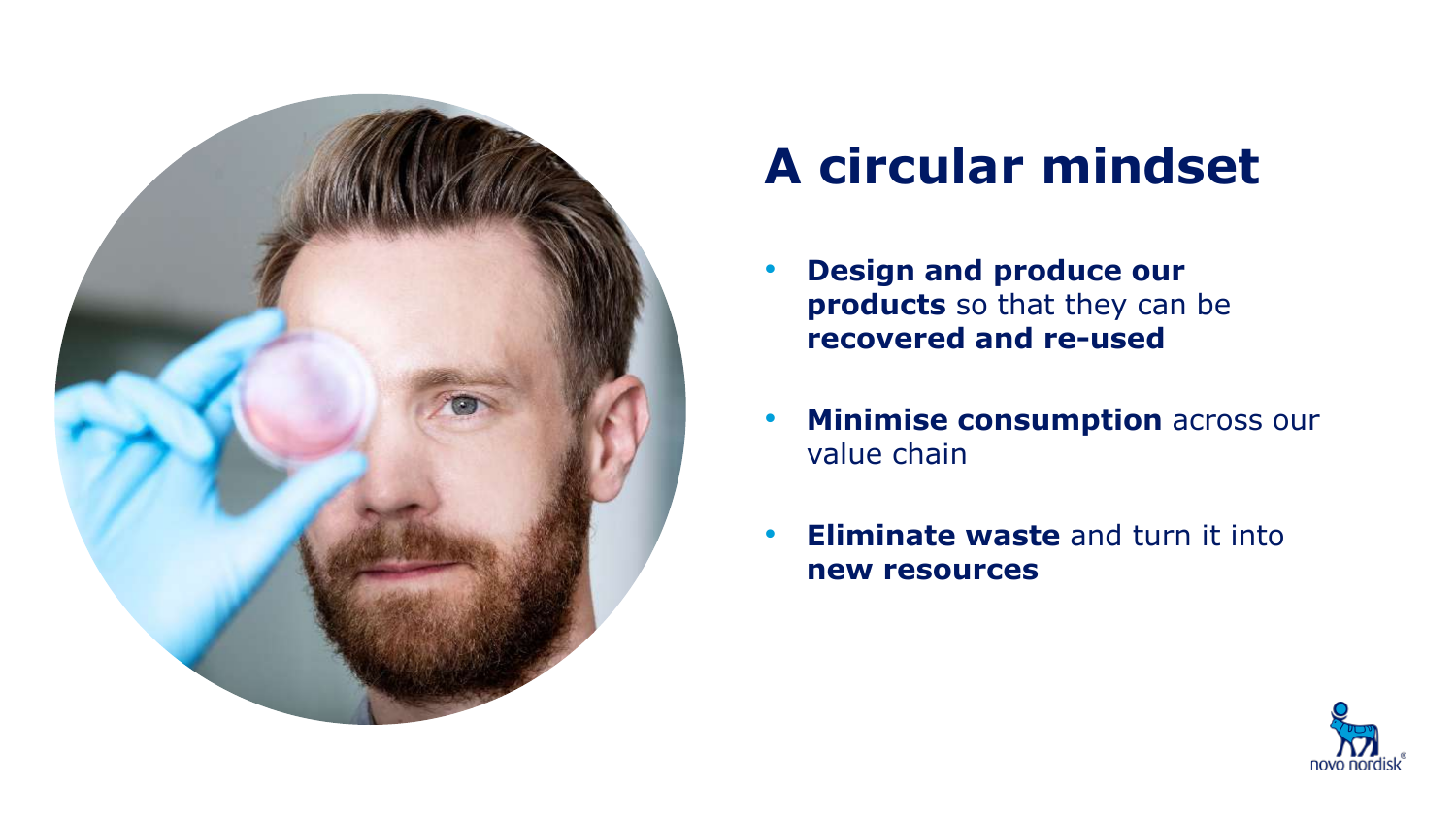#### **Embracing a circular mindset**

To achieve **zero impact**, we will embrace a **circular mindset**



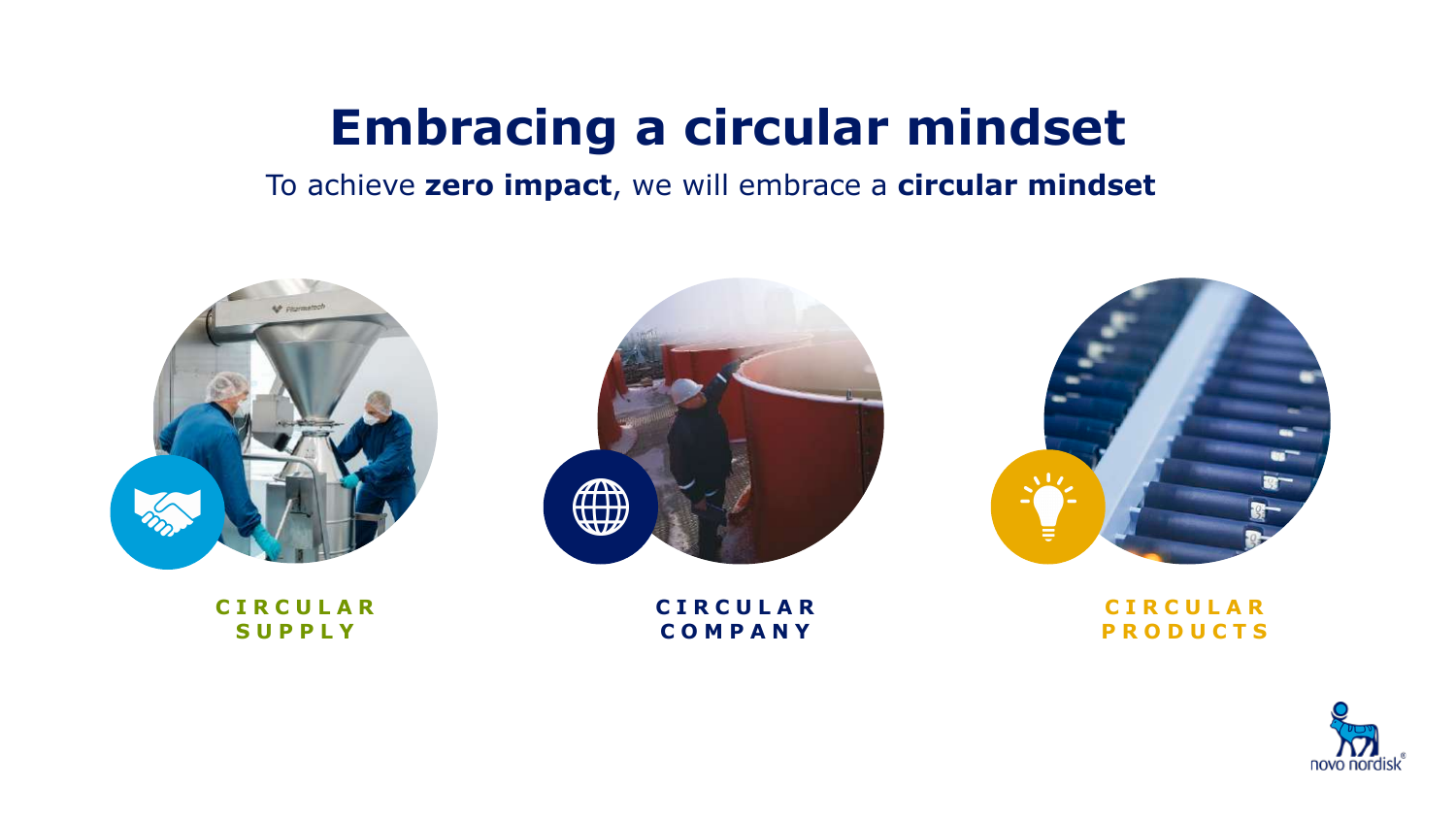## **Circular Supply**

#### **Projects**



**Reduce supplier footprint**



**Ensure circular procurement**

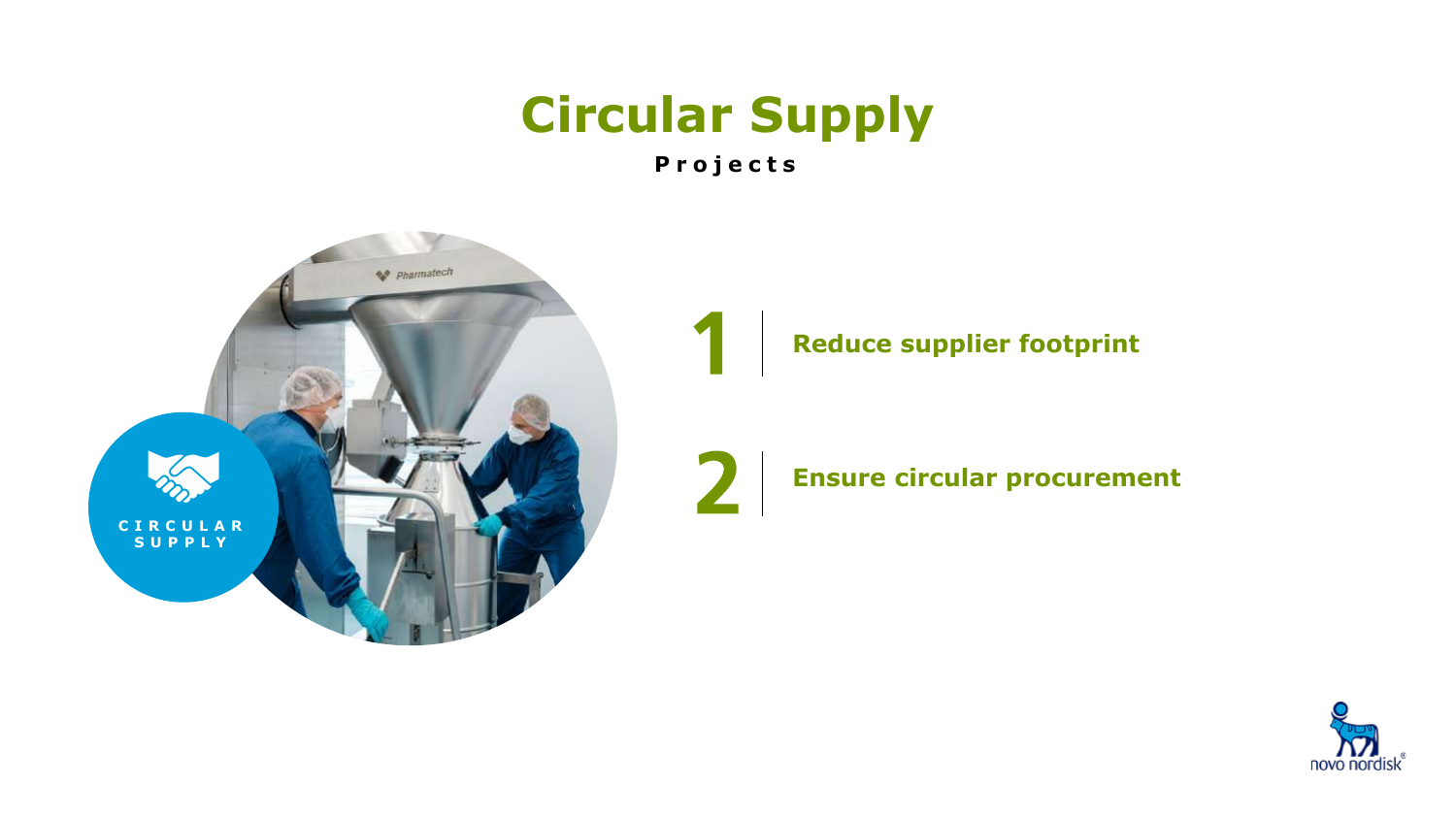## **Circular Company**

#### **Projects**





Get operations to zero  $CO<sub>2</sub>$ 



**Eliminate waste of energy, water and materials**



**Support affiliates going green**

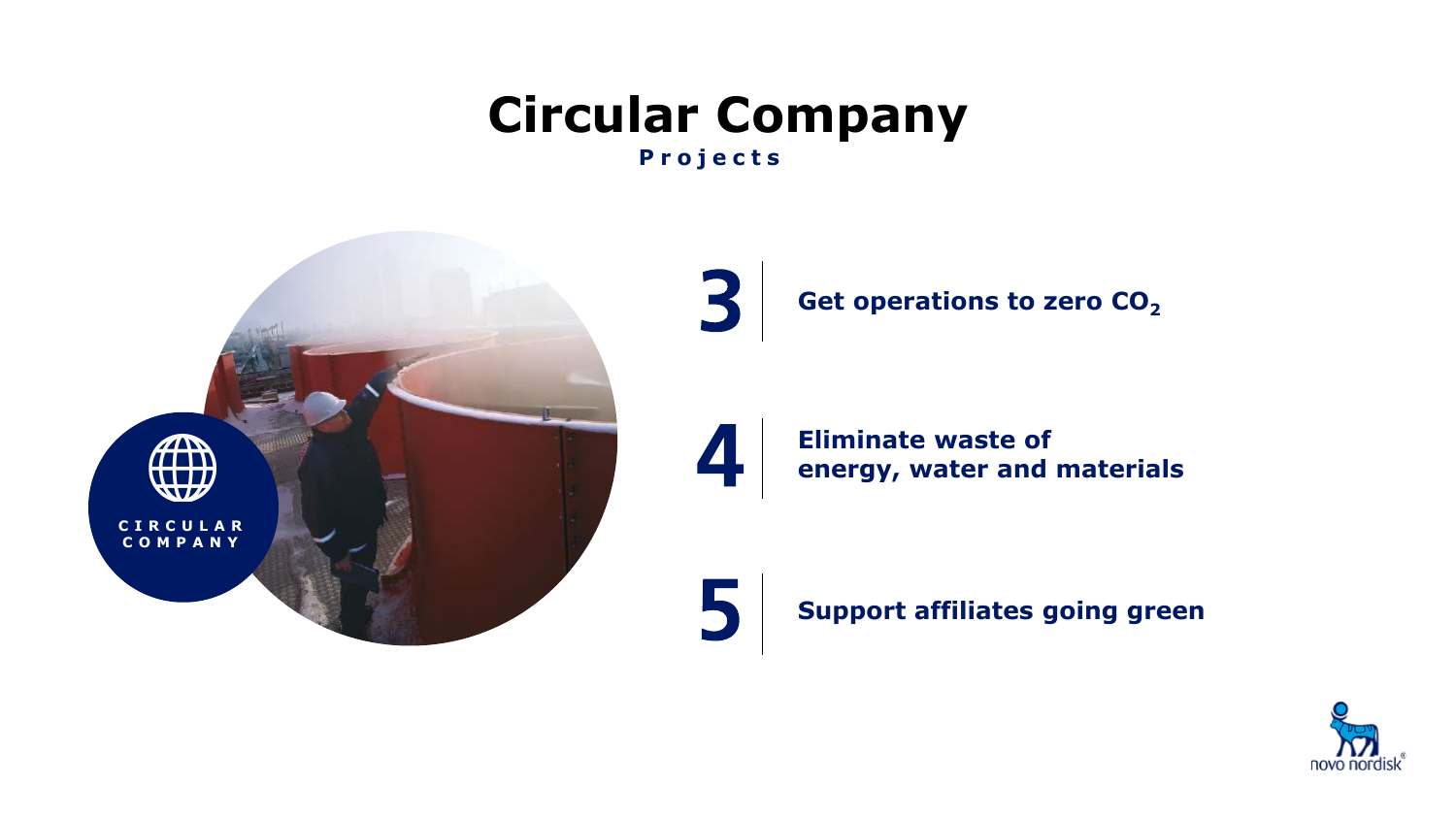#### **Circular Products**

**Projects**



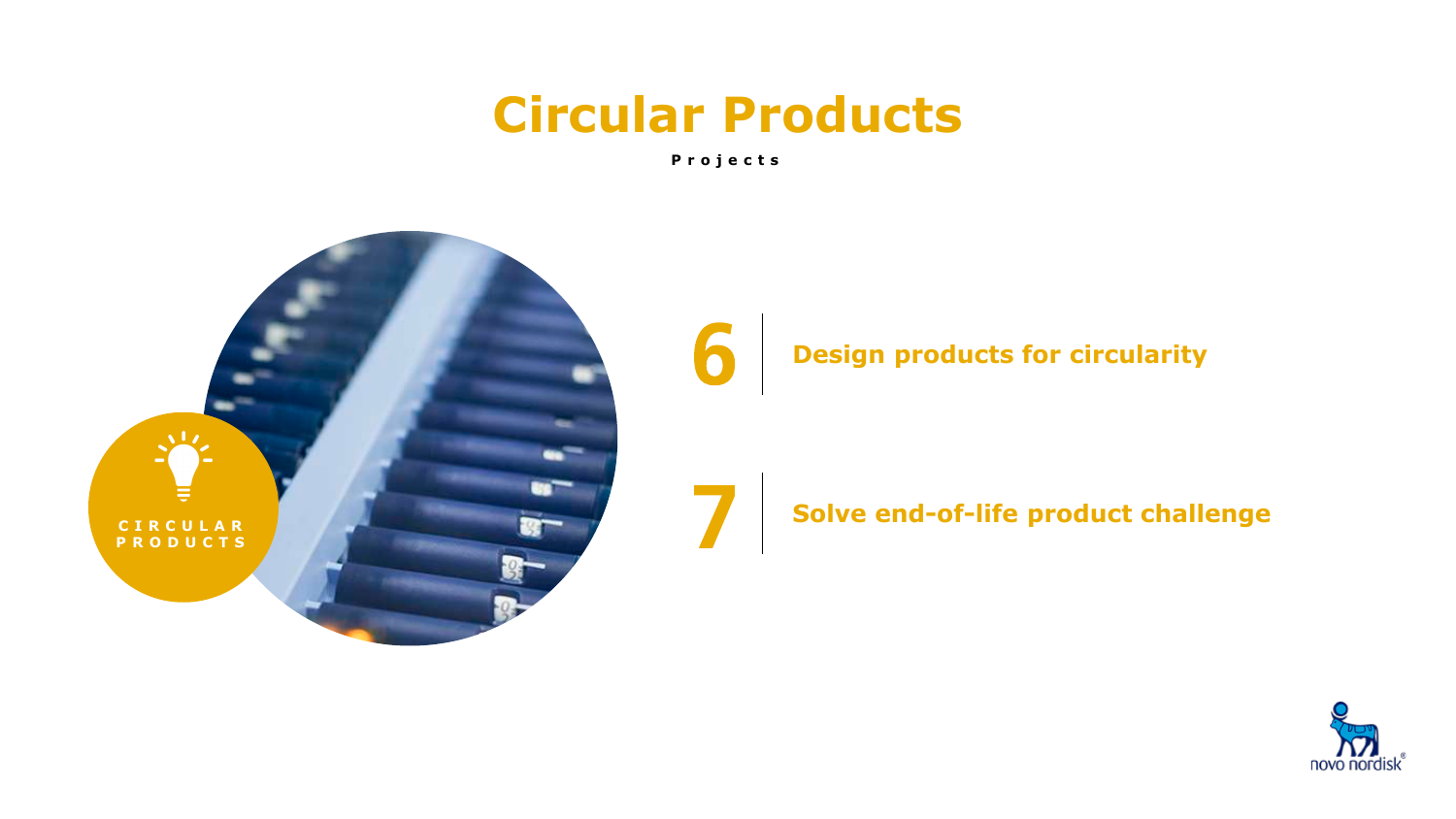#### **Track #6 Design products for circularity**

#### **IMPLEMENTATION**

Implement into projects and decision processes

#### **TRAINING**

Train colleagues in<br>applying circularity

#### **TRANSLATION**

Develop guidelines for<br>circular design in practice

#### **FRAMEWORK**

Define how to measure circularity and how to integrate into development processes

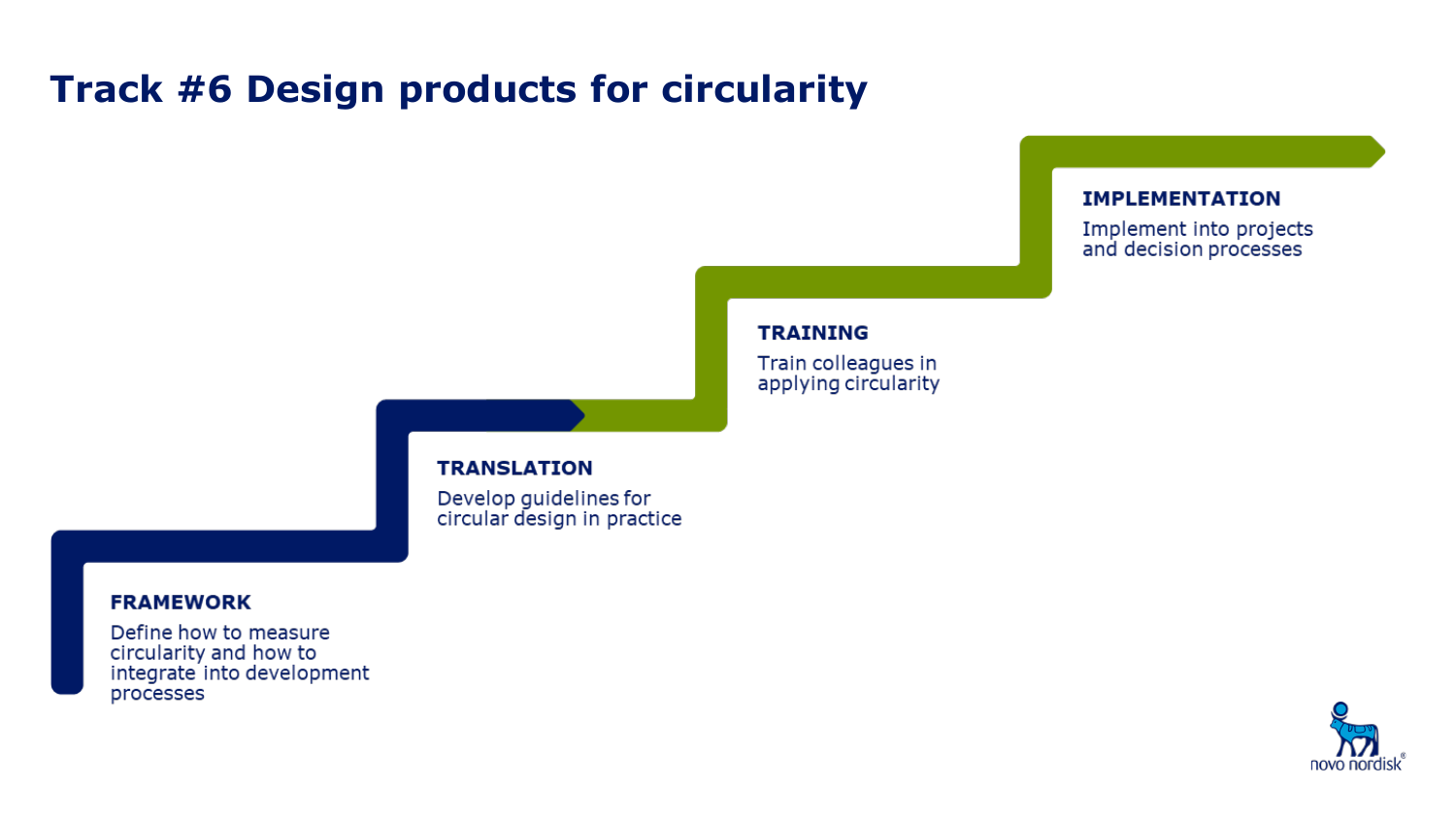## **The circular product flow**



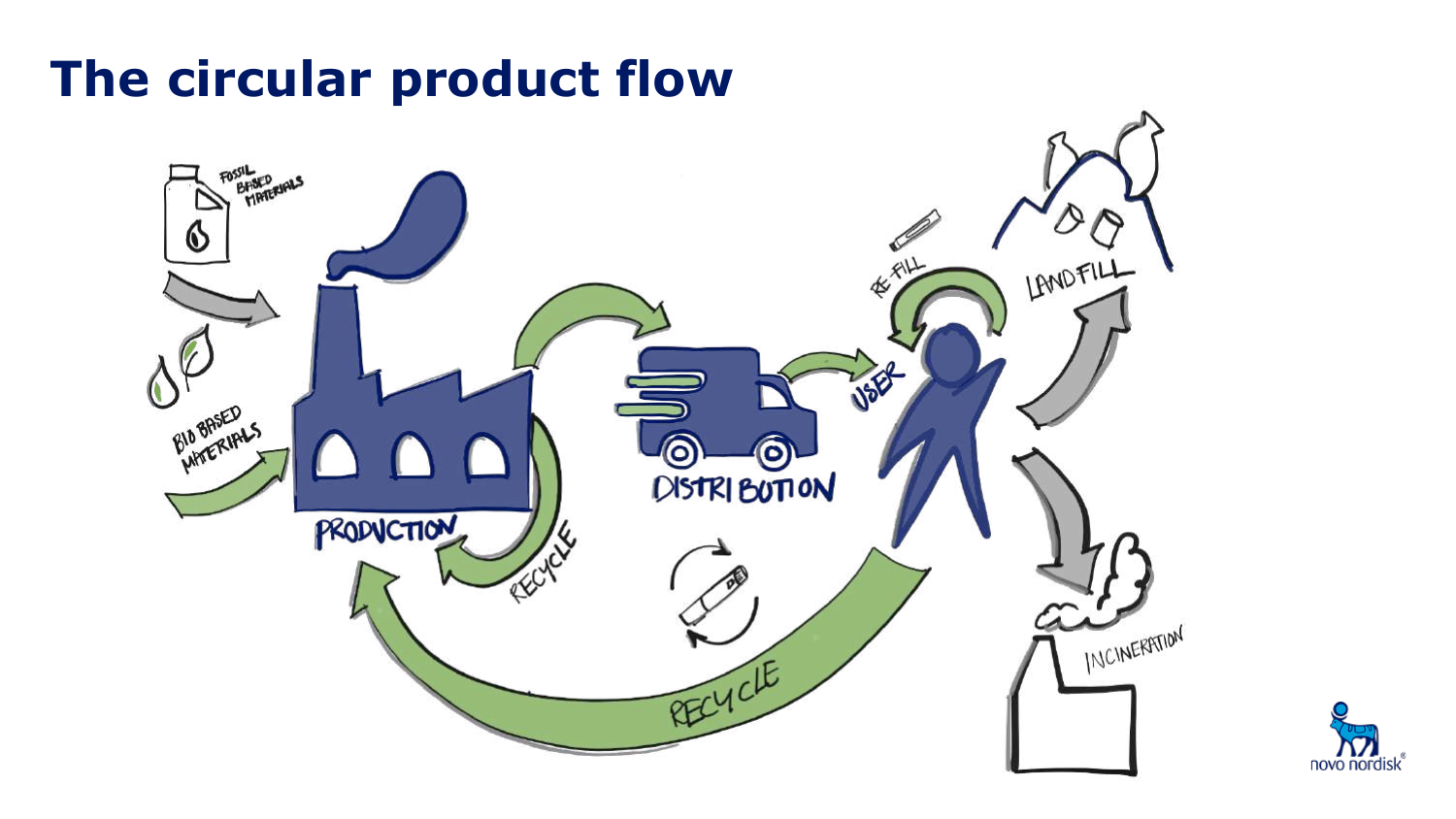## **Circularity is measured on three indicators**

**Carbon footprint**

**kg CO2/patient/year**

Environmental impact across the full lifecycle of the product and/or packaging

 $\mathbb{Q}$ 

**Sustainable materials**

Share of materials derived from either renewable or recycled content

**% by weight fraction**



**Recyclability**

**% by weight fraction**

Share of materials that can be retrieved in clean recyclable material fractions at product end-of-life

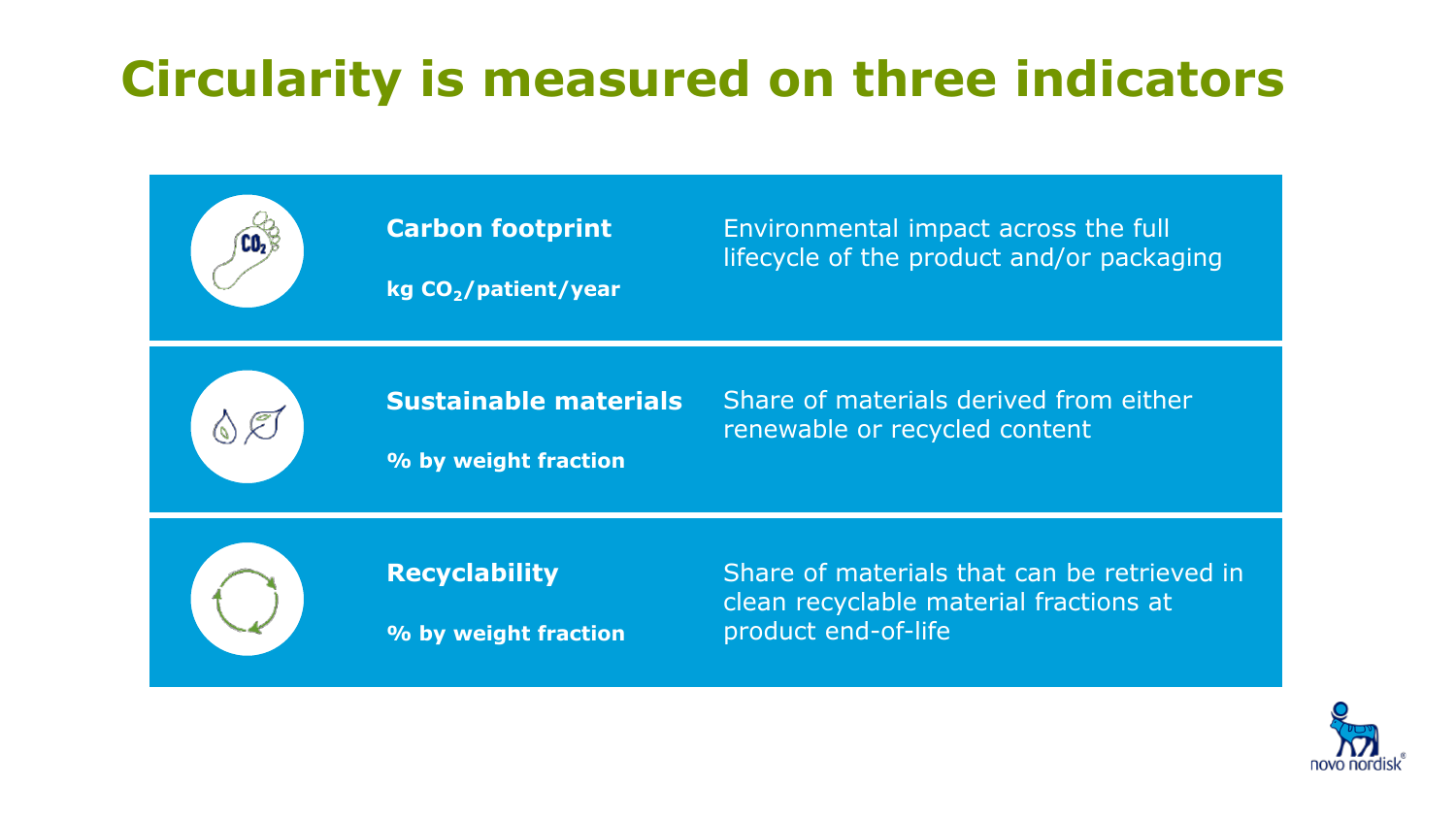#### **The three indicators cover the circular product flow**

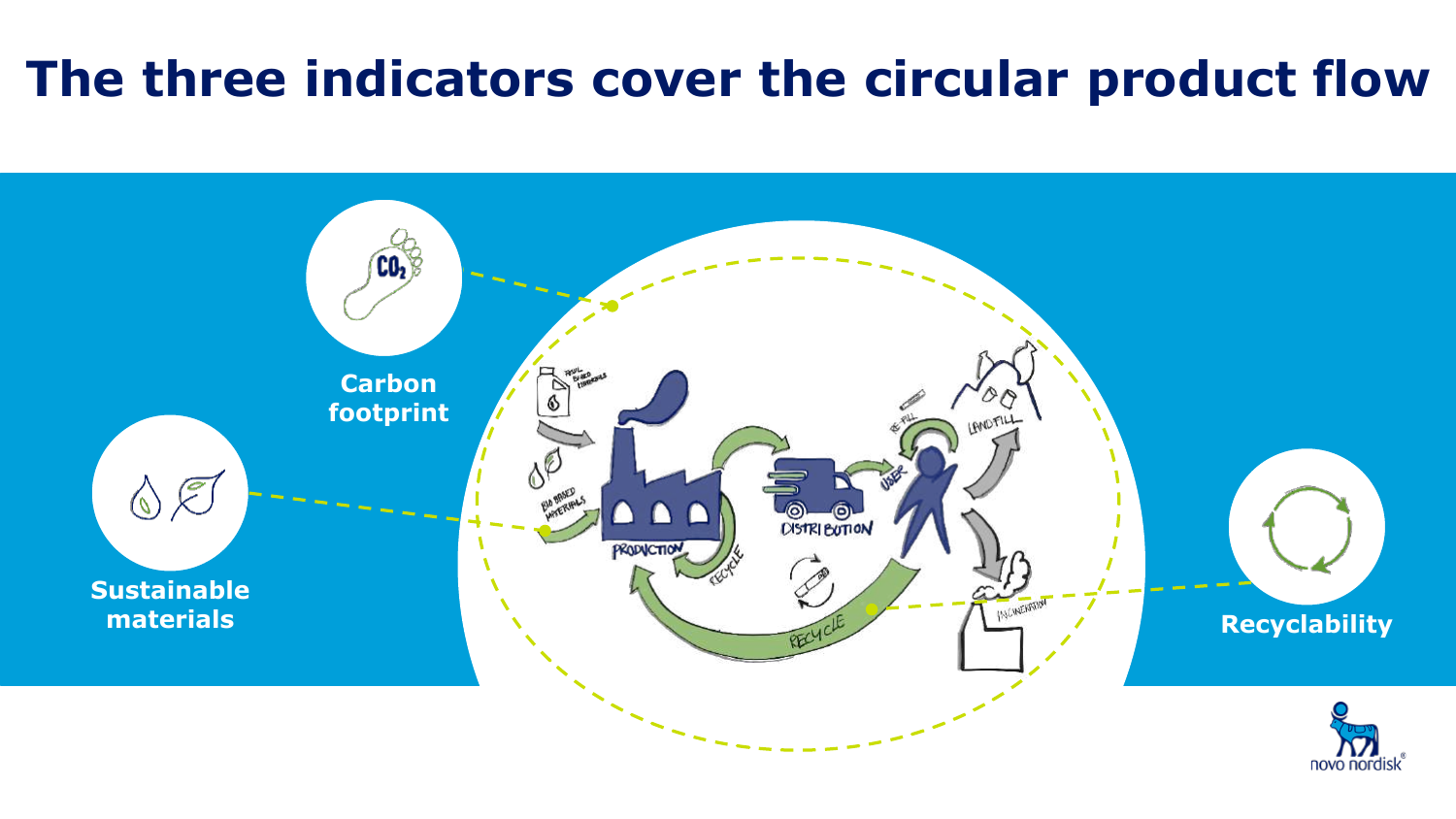## **Circularity is achieved through four levers**

**Circular design guideline**



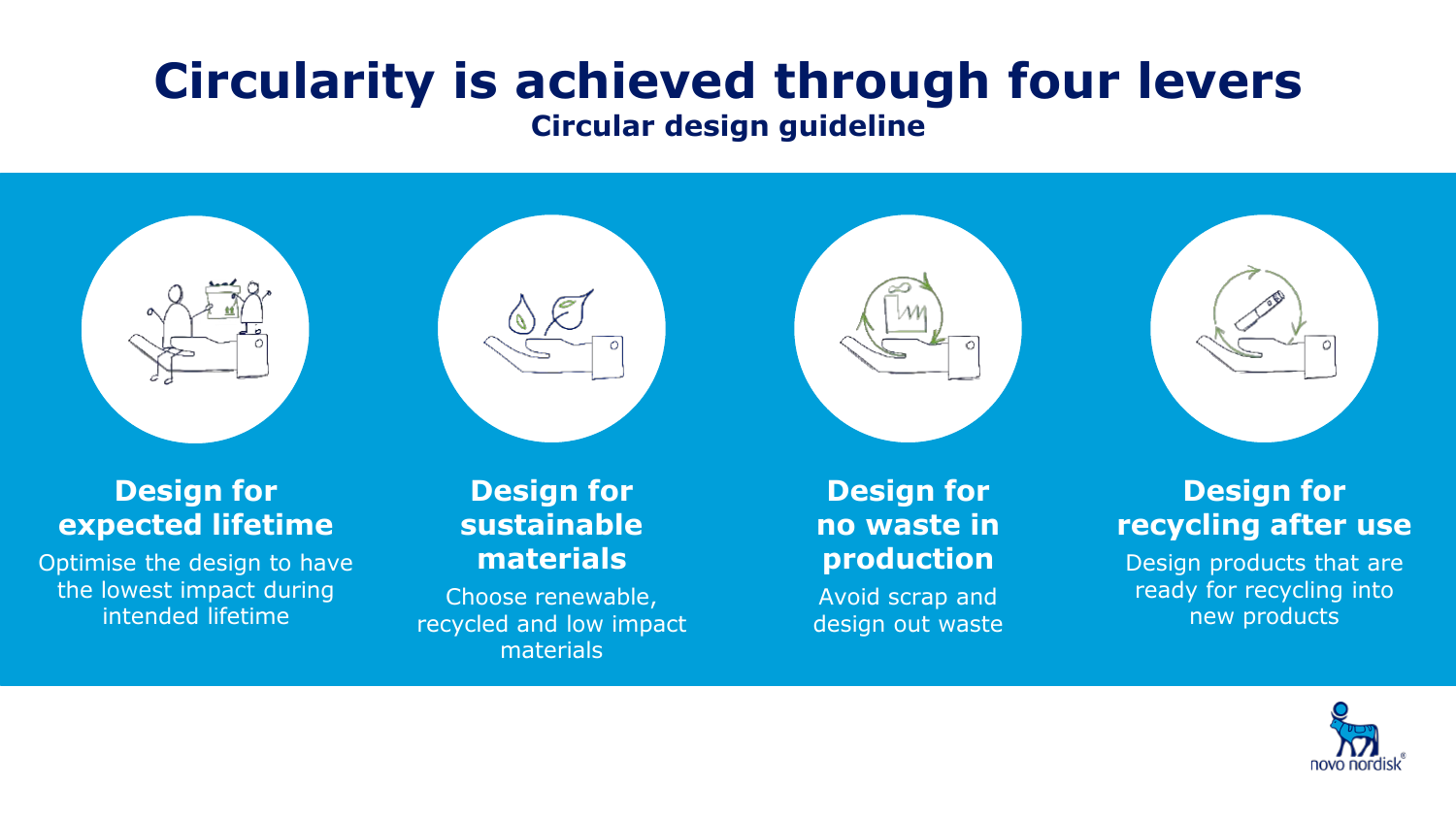## **The four levers cover the circular product flow**



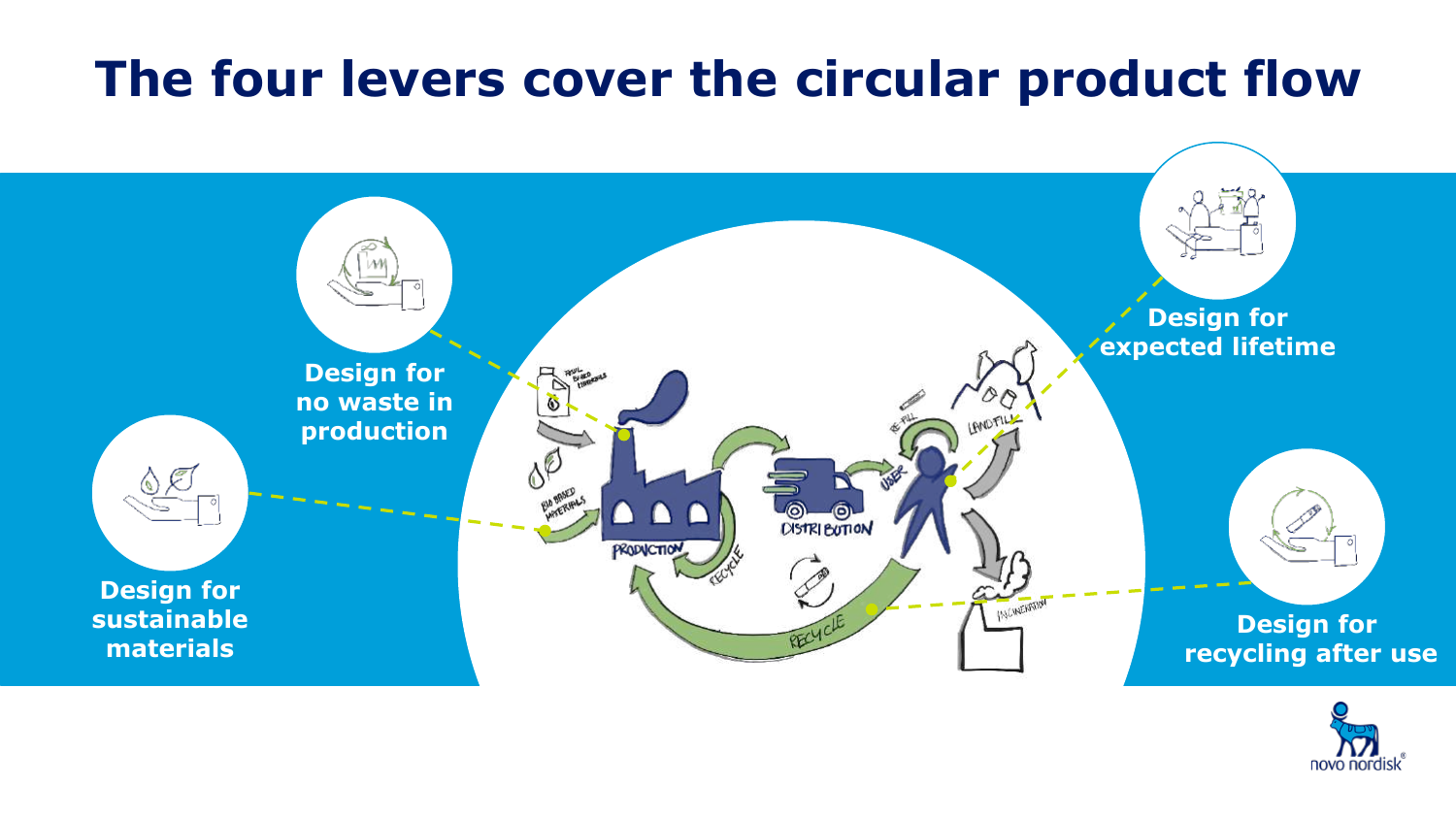## **A typical pen injector device**

- Outer components: Housing, Cap, Cartridge Holder, Dial
- Mechanical (internal) components: Piston rod, Reset Tube, Scale Drum, Spring base and metal springs



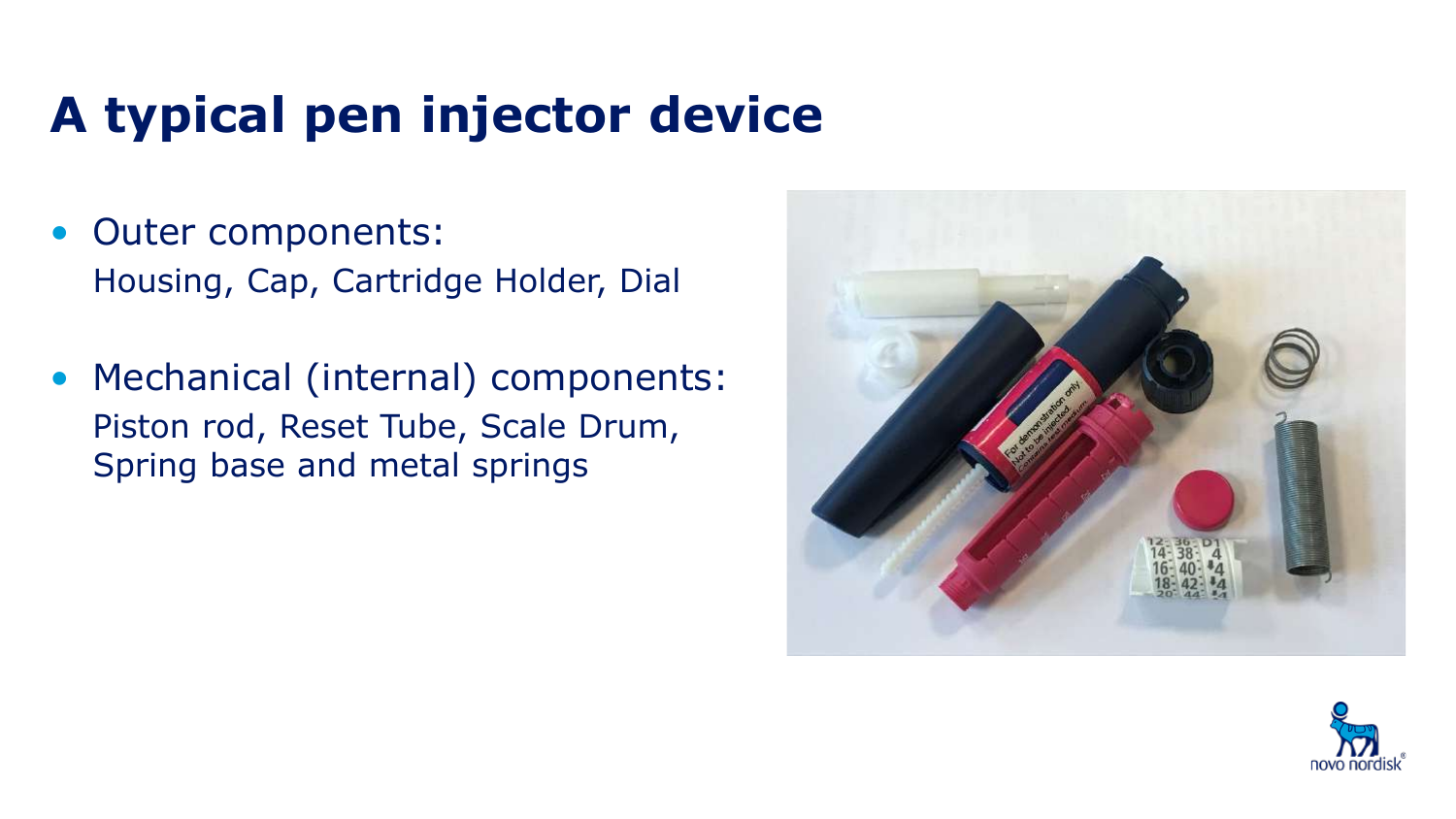## **Typical requirements for pen injector materials**

#### **All components**

- Change control (Medical Grade)
- Mouldability (multicavity hotrunner systems -> high thermal stability)
- Recyclability (fit for circular economy)
- Sustainability (non-fossil based carbon source)
- Available in EU, US and Brazil

#### **Outer components**

- Chemical resistance (MCT oil, ethanol, propanol, …
- **Colourability**
- Biocompatibility
- Yield strain (white marks from demolding)

#### **Mechanical components**

- **Friction**
- Yield stress
- Yield strain
- Elastic modulus
- Dimensional stability (humidity, heat)

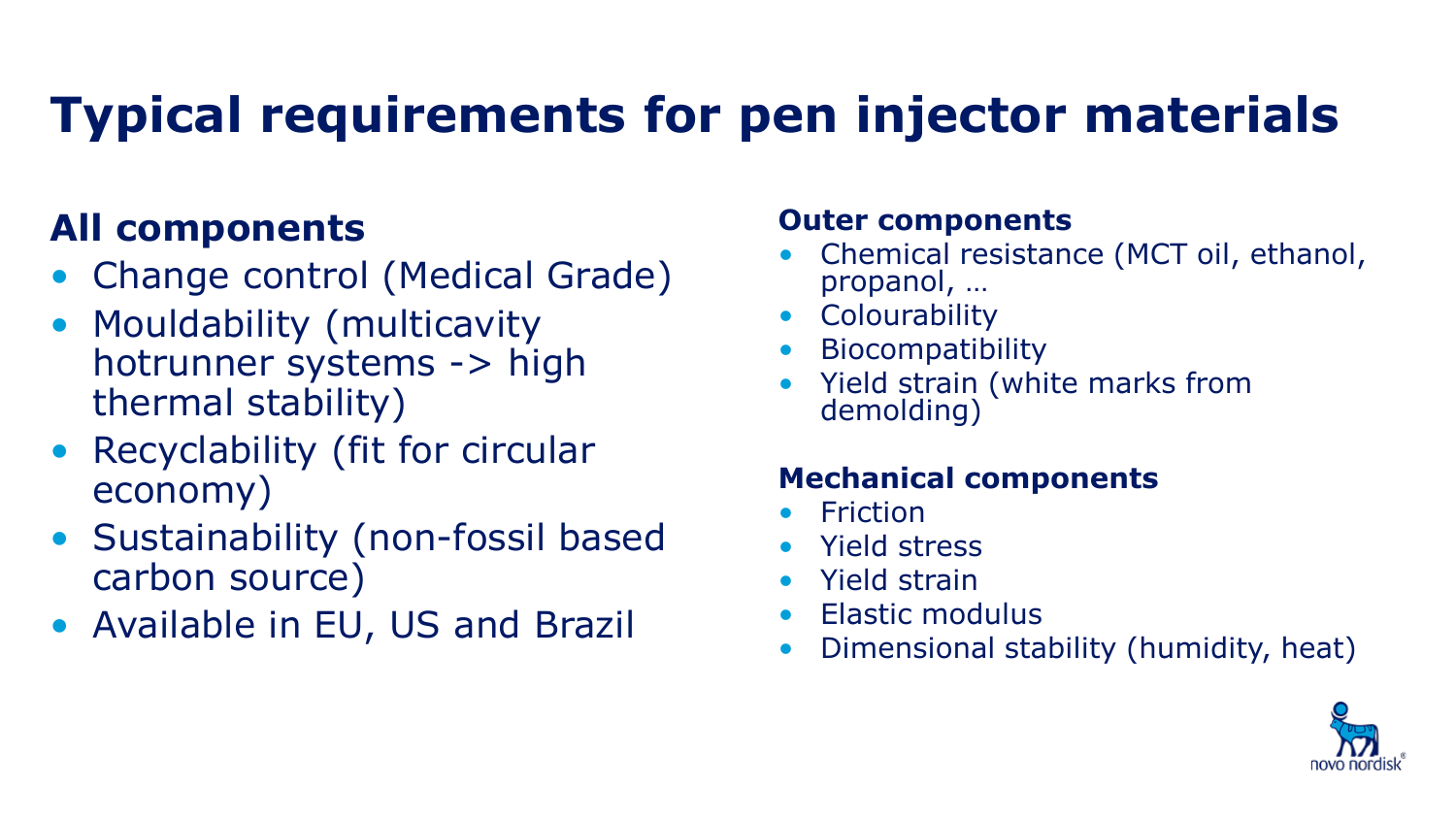#### **New materials - new possibilities**

| <b>Material</b>  | <b>Potential</b><br><b>Origin</b> | <b>Recyclability</b>            | <b>Koncept</b><br><b>implications</b> |  |
|------------------|-----------------------------------|---------------------------------|---------------------------------------|--|
| Polyesters       | Recycled<br><b>Biological</b>     | Mechanical<br>Chemical          | Take-back                             |  |
| <b>PC</b>        | Recycled<br>(Biological)          | Mechanical with<br>traceability | Take-back                             |  |
| <b>PP</b>        | <b>Biological</b>                 | Mechanical<br>Chemical          | Exisiting<br>recycling stream         |  |
| <b>Styrenics</b> | Recycled                          | Chemical                        | Take-back                             |  |
| <b>POM</b>       | <b>Biological</b>                 | (Mechanical)                    | Take-back                             |  |
|                  |                                   |                                 |                                       |  |
|                  |                                   |                                 |                                       |  |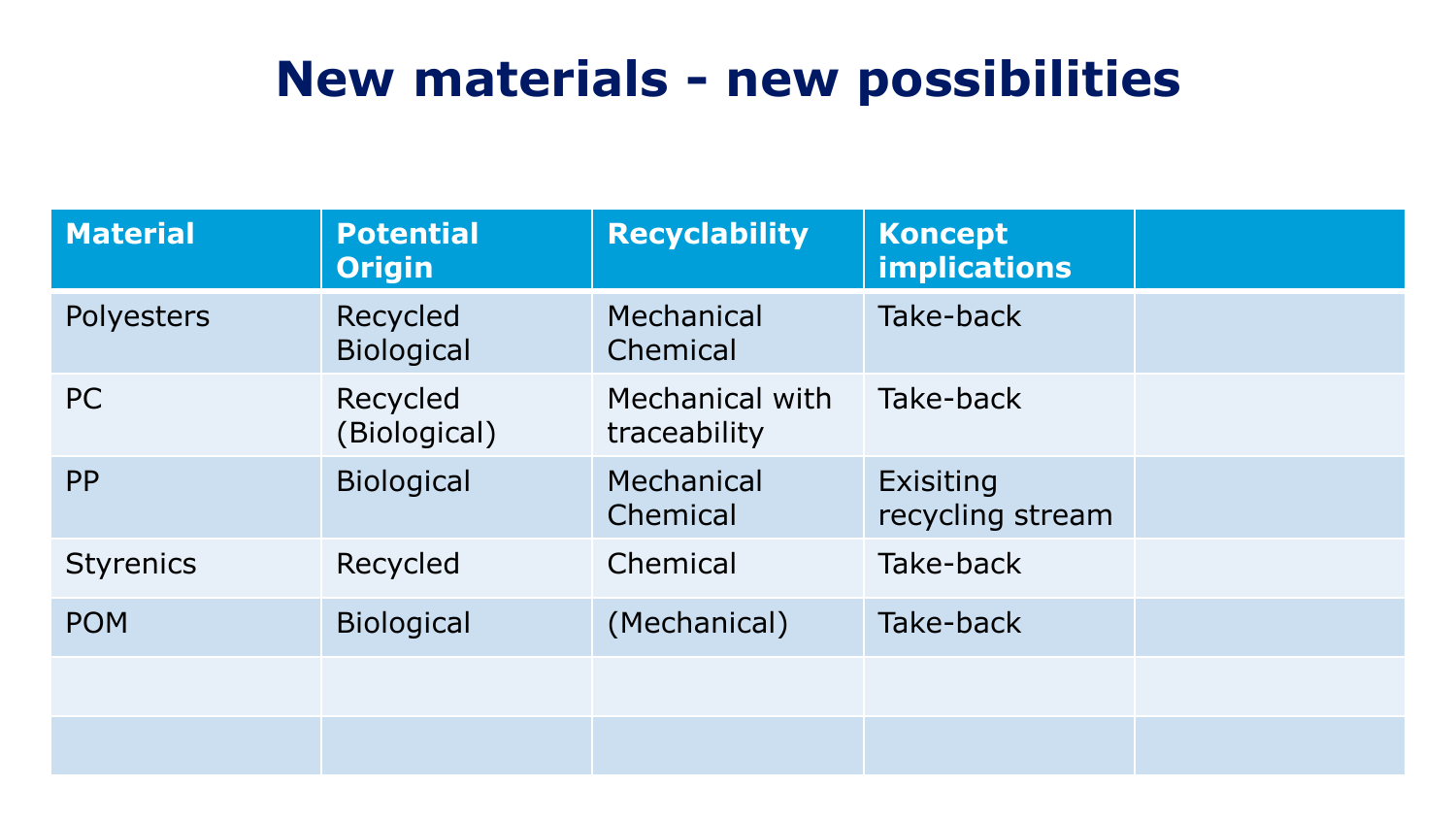## **The 10 Essentials**

- 1. We create value by having a patient centred business approach.
- 2. We set ambitious goals and strive for excellence.
	- We are accountable for our financial, environmental and social performance.
- 4. We provide innovation to the benefit of our stakeholders.
- 5. We build and maintain good relations with our key stakeholders.
- 6. We treat everyone with respect.
- 7. We focus on personal performance and development.
- 8. We have a healthy and engaging working environment.
- 9. We optimise the way we work and strive for simplicity.
	- We never compromise on quality and business ethics.

*11. We never compromise on Carbon Footprint*

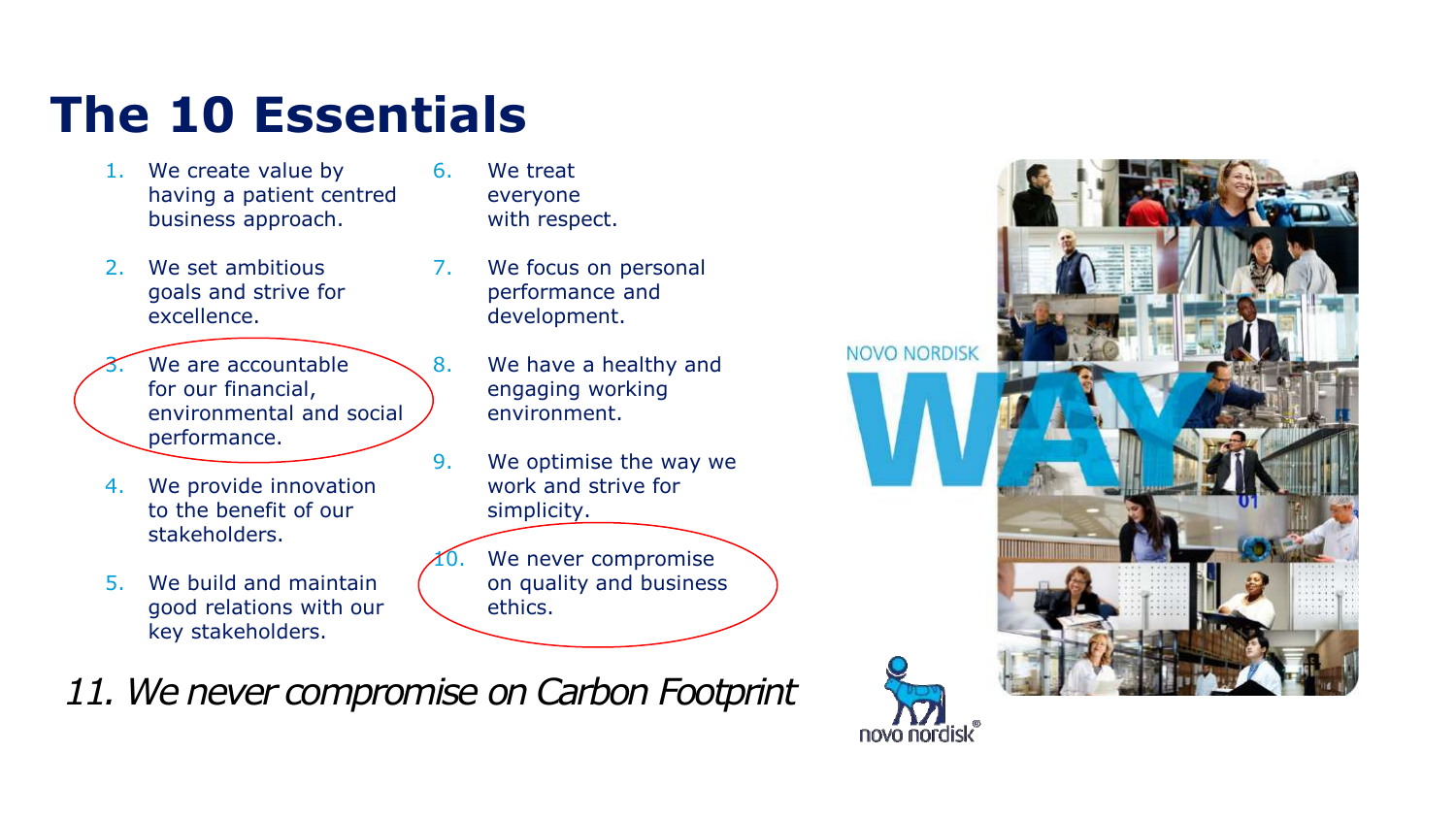# **196**